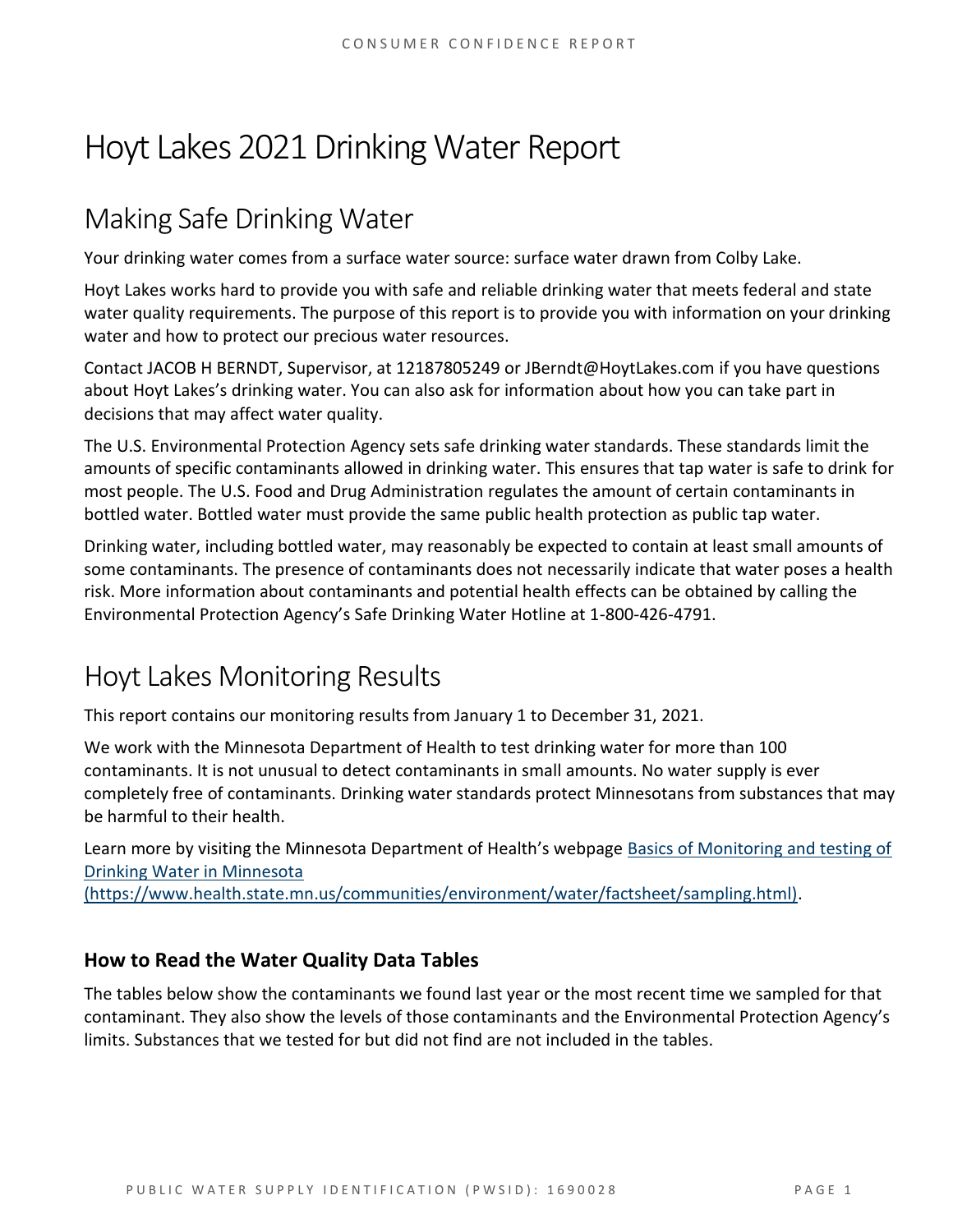We sample for some contaminants less than once a year because their levels in water are not expected to change from year to year. If we found any of these contaminants the last time we sampled for them, we included them in the tables below with the detection date.

We may have done additional monitoring for contaminants that are not included in the Safe Drinking Water Act. To request a copy of these results, call the Minnesota Department of Health at 651-201-4700 between 8:00 a.m. and 4:30 p.m., Monday through Friday.

Some contaminants are monitored regularly throughout the year, and rolling (or moving) annual averages are used to manage compliance. Because of this averaging, there are times where the Range of Detected Test Results for the calendar year is lower than the Highest Average or Highest Single Test Result, because it occurred in the previous calendar year.

#### **Definitions**

- AL (Action Level): The concentration of a contaminant which, if exceeded, triggers treatment or other requirements which a water system must follow.
- **EPA:** Environmental Protection Agency
- **MCL (Maximum contaminant level)**: The highest level of a contaminant that is allowed in drinking water. MCLs are set as close to the MCLGs as feasible using the best available treatment technology.
- **MCLG (Maximum contaminant level goal)**: The level of a contaminant in drinking water below which there is no known or expected risk to health. MCLGs allow for a margin of safety.
- **MRDL (Maximum residual disinfectant level):** The highest level of a disinfectant allowed in drinking water. There is convincing evidence that addition of a disinfectant is necessary for control of microbial contaminants.
- **MRDLG (Maximum residual disinfectant level goal)**: The level of a drinking water disinfectant below which there is no known or expected risk to health. MRDLGs do not reflect the benefits of the use of disinfectants to control microbial contaminants.
- **N/A (Not applicable)**: Does not apply.
- **NTU (Nephelometric Turbidity Units)**: A measure of the cloudiness of the water (turbidity).
- **ppb (parts per billion)**: One part per billion in water is like one drop in one billion drops of water, or about one drop in a swimming pool. ppb is the same as micrograms per liter (μg/l).
- **ppm (parts per million)**: One part per million is like one drop in one million drops of water, or about one cup in a swimming pool. ppm is the same as milligrams per liter (mg/l).
- **PWSID: Public water system identification.**
- **TT (Treatment Technique):** A required process intended to reduce the level of a contaminant in drinking water.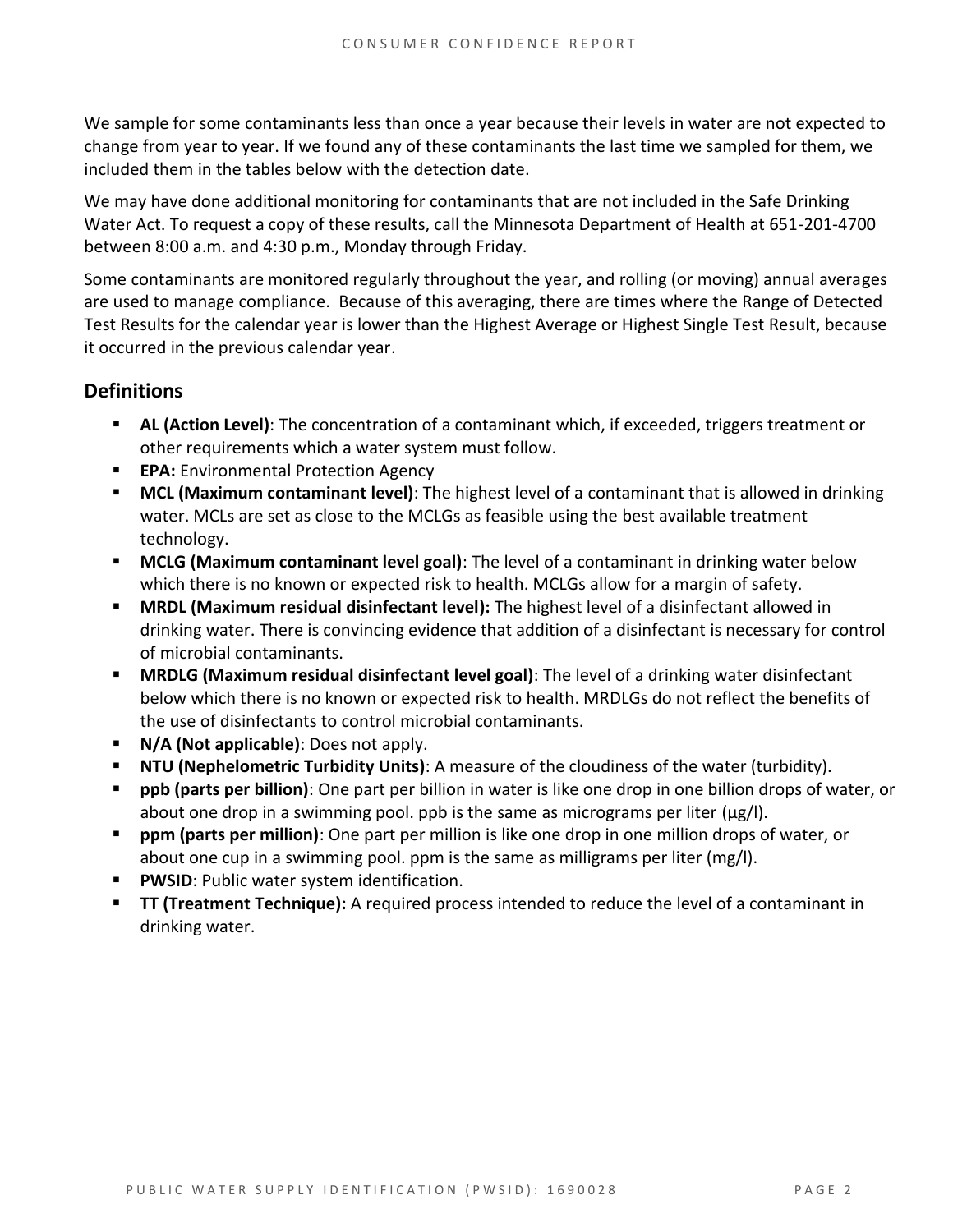### **Monitoring Results – Regulated Substances**

| LEAD AND COPPER - Tested at customer taps.                   |                                         |                                           |                                                   |                                                                             |                  |                                        |
|--------------------------------------------------------------|-----------------------------------------|-------------------------------------------|---------------------------------------------------|-----------------------------------------------------------------------------|------------------|----------------------------------------|
| <b>Contaminant</b> (Date, if<br>sampled in previous<br>year) | EPA's<br><b>Ideal</b><br>Goal<br>(MCLG) | EPA's<br><b>Action</b><br>Level           | 90% of<br><b>Results Were</b><br><b>Less Than</b> | <b>Number</b><br><b>of</b><br><b>Homes</b><br>with<br>High<br><b>Levels</b> | <b>Violation</b> | <b>Typical Sources</b>                 |
| Lead (09/01/20)                                              | 0 ppb                                   | 90% of<br>homes<br>less than<br>15 ppb    | $0.81$ ppb                                        | 0 out of<br>10                                                              | NO.              | Corrosion of<br>household<br>plumbing. |
| Copper (09/01/20)                                            | 0 ppm                                   | 90% of<br>homes<br>less than<br>$1.3$ ppm | $0.28$ ppm                                        | 0 out of<br>10                                                              | NO               | Corrosion of<br>household<br>plumbing. |

| <b>INORGANIC &amp; ORGANIC CONTAMINANTS - Tested in drinking water.</b> |                                      |                         |                                                                             |                                                    |                  |                                                                                                          |  |  |
|-------------------------------------------------------------------------|--------------------------------------|-------------------------|-----------------------------------------------------------------------------|----------------------------------------------------|------------------|----------------------------------------------------------------------------------------------------------|--|--|
| <b>Contaminant</b><br>(Date, if sampled<br>in previous year)            | EPA's<br><b>Ideal Goal</b><br>(MCLG) | EPA's<br>Limit<br>(MCL) | <b>Highest</b><br>Average or<br><b>Highest Single</b><br><b>Test Result</b> | Range of<br><b>Detected</b><br><b>Test Results</b> | <b>Violation</b> | <b>Typical Sources</b>                                                                                   |  |  |
| <b>Nitrate</b>                                                          | 10 ppm                               | 10.4<br>ppm             | $0.37$ ppm                                                                  | N/A                                                | NO               | Runoff from fertilizer<br>use; Leaching from<br>septic tanks, sewage;<br>Erosion of natural<br>deposits. |  |  |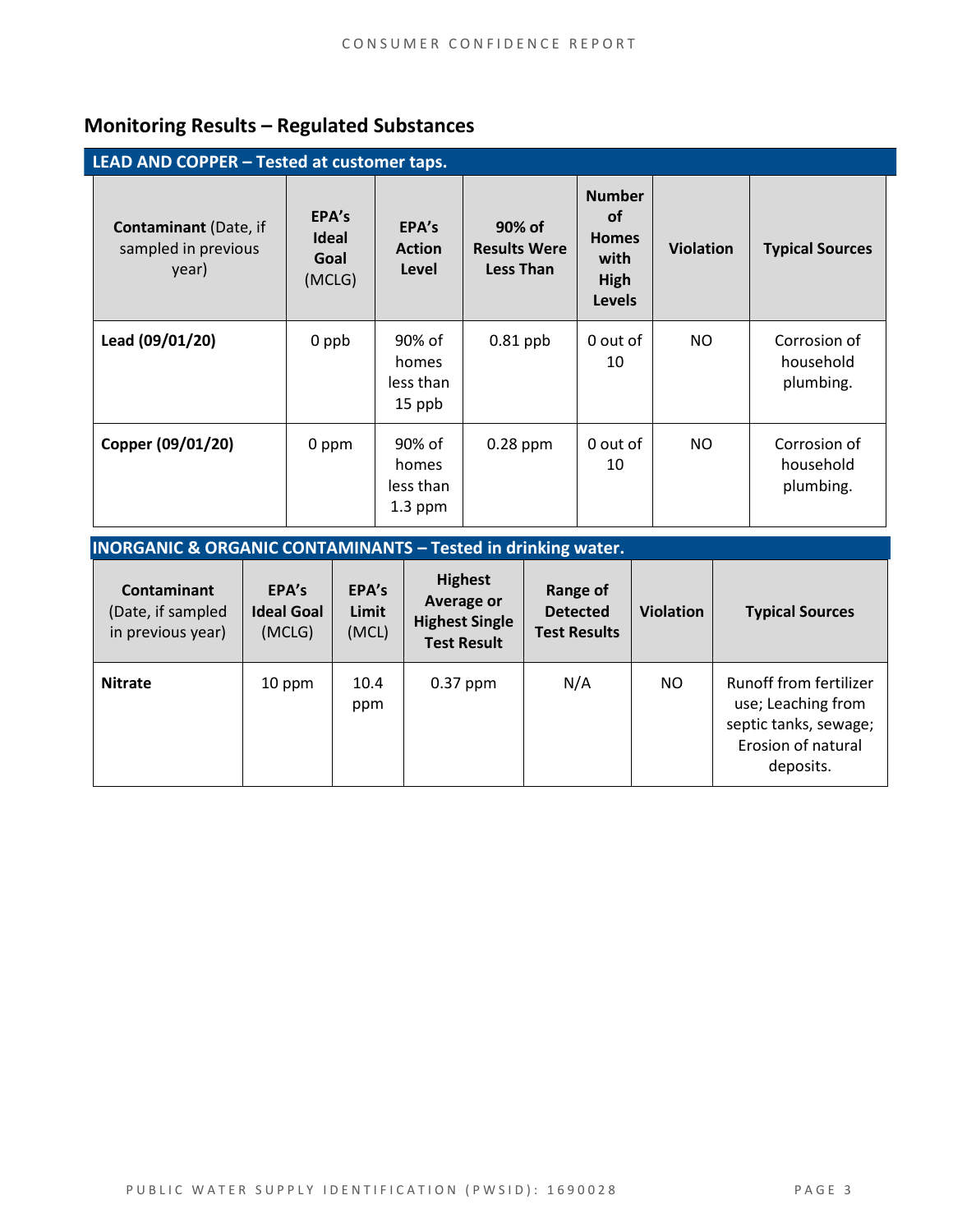| <b>CONTAMINANTS RELATED TO DISINFECTION - Tested in drinking water.</b> |                                               |                                    |                                                                                       |                                                    |                  |                                                  |  |
|-------------------------------------------------------------------------|-----------------------------------------------|------------------------------------|---------------------------------------------------------------------------------------|----------------------------------------------------|------------------|--------------------------------------------------|--|
| <b>Substance (Date, if</b><br>sampled in previous<br>year)              | <b>EPA's Ideal</b><br>Goal (MCLG<br>or MRDLG) | EPA's<br>Limit<br>(MCL or<br>MRDL) | <b>Highest</b><br>Average or<br><b>Highest</b><br><b>Single Test</b><br><b>Result</b> | Range of<br><b>Detected</b><br><b>Test Results</b> | <b>Violation</b> | <b>Typical Sources</b>                           |  |
| <b>Total</b><br><b>Trihalomethanes</b><br>(TTHMs)                       | N/A                                           | 80 ppb                             | $28.4$ ppb                                                                            | $12.00 -$<br>45.10 ppb                             | NO.              | By-product of<br>drinking water<br>disinfection. |  |
| <b>Total Haloacetic</b><br>Acids (HAA)                                  | N/A                                           | 60 ppb                             | $42.5$ ppb                                                                            | $2.70 - 52.30$<br>ppb                              | NO.              | By-product of<br>drinking water<br>disinfection. |  |
| <b>Total Chlorine</b>                                                   | $4.0$ ppm                                     | $4.0$ ppm                          | $0.8$ ppm                                                                             | $0.24 - 1.65$<br>ppm                               | NO.              | Water additive<br>used to control<br>microbes.   |  |

Total HAA refers to HAA5

| <b>OTHER SUBSTANCES - Tested in drinking water.</b> |                                      |                         |                                                                                    |                                                    |                  |                                                                               |  |  |
|-----------------------------------------------------|--------------------------------------|-------------------------|------------------------------------------------------------------------------------|----------------------------------------------------|------------------|-------------------------------------------------------------------------------|--|--|
| Substance (Date,<br>if sampled in<br>previous year) | EPA's<br><b>Ideal Goal</b><br>(MCLG) | EPA's<br>Limit<br>(MCL) | <b>Highest</b><br><b>Average or</b><br><b>Highest Single</b><br><b>Test Result</b> | Range of<br><b>Detected</b><br><b>Test Results</b> | <b>Violation</b> | <b>Typical Sources</b>                                                        |  |  |
| <b>Fluoride</b>                                     | $4.0$ ppm                            | $4.0$ ppm               | $0.86$ ppm                                                                         | $0.57 - 0.81$<br>ppm                               | NO.              | Erosion of natural<br>deposits; Water<br>additive to promote<br>strong teeth. |  |  |

#### **Potential Health Effects and Corrective Actions (If Applicable)**

Fluoride: Fluoride is nature's cavity fighter, with small amounts present naturally in many drinking water sources. There is an overwhelming weight of credible, peer-reviewed, scientific evidence that fluoridation reduces tooth decay and cavities in children and adults, even when there is availability of fluoride from other sources, such as fluoride toothpaste and mouth rinses. Since studies show that optimal fluoride levels in drinking water benefit public health, municipal community water systems adjust the level of fluoride in the water to an optimal concentration between 0.5 to 0.9 parts per million (ppm) to protect your teeth. Fluoride levels below 2.0 ppm are not expected to increase the risk of a cosmetic condition known as enamel fluorosis.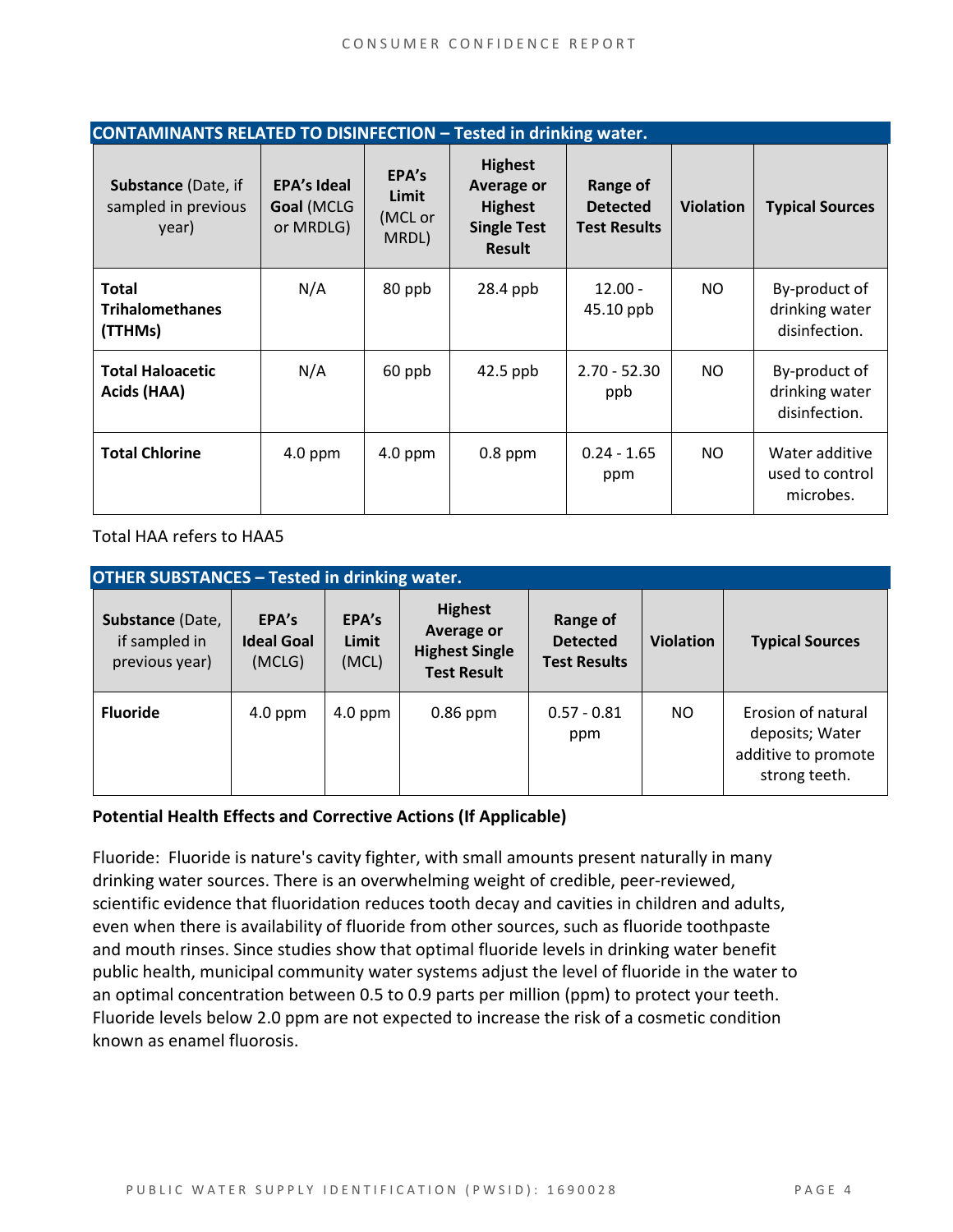| <b>TREATMENT INDICATOR - Tested during treatment.</b>                            |                            |                                                                                  |                                                      |                  |                  |                        |  |  |
|----------------------------------------------------------------------------------|----------------------------|----------------------------------------------------------------------------------|------------------------------------------------------|------------------|------------------|------------------------|--|--|
| <b>Substance</b>                                                                 | Removal<br><b>Required</b> | Lowest<br><b>Monthly</b><br><b>Percent of</b><br><b>Results in</b><br>Compliance | <b>Highest Test</b><br><b>Result</b>                 | <b>Violation</b> |                  | <b>Typical Sources</b> |  |  |
| <b>Turbidity</b>                                                                 | Treatment<br>Technique     |                                                                                  | $.13$ # NTU                                          | NO.              |                  | Soil runoff.           |  |  |
| DISINFECTION BYPRODUCT INDICATOR - Tested in source water and in drinking water. |                            |                                                                                  |                                                      |                  |                  |                        |  |  |
| <b>Substance</b>                                                                 | Removal<br><b>Required</b> | <b>Range of Percent</b><br>Removal<br><b>Achieved</b>                            | <b>Average of Percent</b><br><b>Removal Achieved</b> |                  | <b>Violation</b> | <b>Typical Sources</b> |  |  |

**Total Organic Carbon** Variable | 58 - 71 | 66 | NO | N/A The percentage of Total Organic Carbon (TOC) removal was measured each month. The system met all

TOC removal requirements, unless there is a "YES" in the Violation column.

#### **Some People Are More Vulnerable to Contaminants in Drinking Water**

Some people may be more vulnerable to contaminants in drinking water than the general population. Immuno-compromised persons such as persons with cancer undergoing chemotherapy, persons who have undergone organ transplants, people with HIV/AIDS or other immune system disorders, some elderly, and infants can be particularly at risk from infections. The developing fetus and therefore pregnant women may also be more vulnerable to contaminants in drinking water. These people or their caregivers should seek advice about drinking water from their health care providers. EPA/Centers for Disease Control (CDC) guidelines on appropriate means to lessen the risk of infection by *Cryptosporidium* and other microbial contaminants are available from the Safe Drinking Water Hotline at 1-800-426-4791.

### Learn More about Your Drinking Water

#### **Drinking Water Sources**

Minnesota's primary drinking water sources are groundwater and surface water. Groundwater is the water found in aquifers beneath the surface of the land. Groundwater supplies 75 percent of Minnesota's drinking water. Surface water is the water in lakes, rivers, and streams above the surface of the land. Surface water supplies 25 percent of Minnesota's drinking water.

Contaminants can get in drinking water sources from the natural environment and from people's daily activities. There are five main types of contaminants in drinking water sources.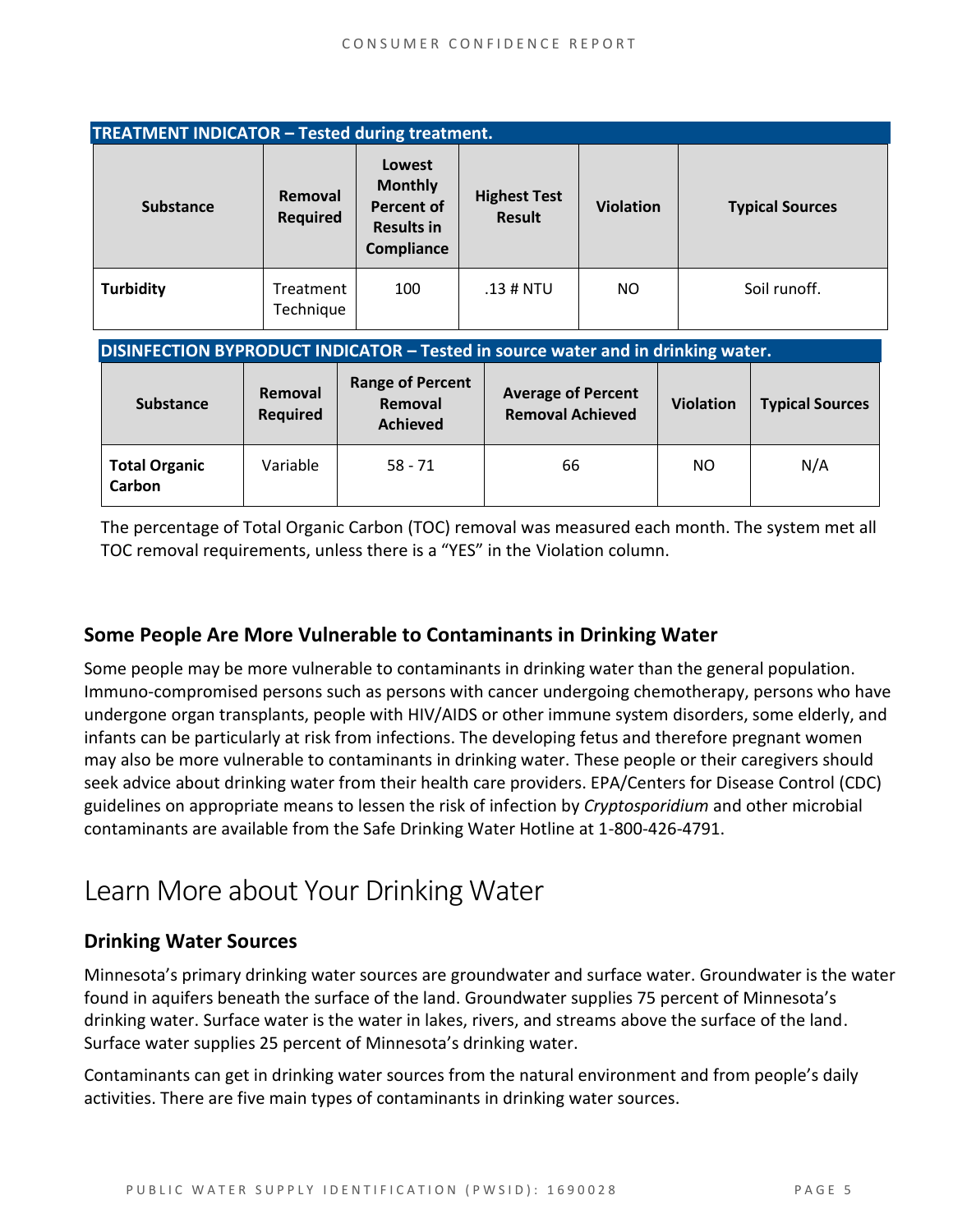- **Microbial contaminants,** such as viruses, bacteria, and parasites. Sources include sewage treatment plants, septic systems, agricultural livestock operations, pets, and wildlife.
- **Inorganic contaminants** include salts and metals from natural sources (e.g. rock and soil), oil and gas production, mining and farming operations, urban stormwater runoff, and wastewater discharges.
- **Pesticides and herbicides** are chemicals used to reduce or kill unwanted plants and pests. Sources include agriculture, urban stormwater runoff, and commercial and residential properties.
- **Organic chemical contaminants** include synthetic and volatile organic compounds. Sources include industrial processes and petroleum production, gas stations, urban stormwater runoff, and septic systems.
- **Radioactive contaminants** such as radium, thorium, and uranium isotopes come from natural sources (e.g. radon gas from soils and rock), mining operations, and oil and gas production.

The Minnesota Department of Health provides information about your drinking water source(s) in a source water assessment, including:

- How Hoyt Lakes is protecting your drinking water source(s);
- Nearby threats to your drinking water sources;
- How easily water and pollution can move from the surface of the land into drinking water sources, based on natural geology and the way wells are constructed.

Find your source water assessment at [Source Water Assessments](https://www.health.state.mn.us/communities/environment/water/swp/swa)  [\(https://www.health.state.mn.us/communities/environment/water/swp/swa\)](https://www.health.state.mn.us/communities/environment/water/swp/swa) or call 651-201-4700 between 8:00 a.m. and 4:30 p.m., Monday through Friday.

#### **Lead in Drinking Water**

You may be in contact with lead through paint, water, dust, soil, food, hobbies, or your job. Coming in contact with lead can cause serious health problems for everyone. There is no safe level of lead. Babies, children under six years, and pregnant women are at the highest risk.

Lead is rarely in a drinking water source, but it can get in your drinking water as it passes through lead service lines and your household plumbing system. Hoyt Lakes is responsible for providing high quality drinking water, but it cannot control the plumbing materials used in private buildings.

Read below to learn how you can protect yourself from lead in drinking water.

- 1. **Let the water run** for 30-60 seconds before using it for drinking or cooking if the water has not been turned on in over six hours. If you have a lead service line, you may need to let the water run longer. A service line is the underground pipe that brings water from the main water pipe under the street to your home.
	- You can find out if you have a lead service line by contacting your public water system, or you can check by following the steps at: [https://www.mprnews.org/story/2016/06/24/npr-find-lead](https://www.mprnews.org/story/2016/06/24/npr-find-lead-pipes-in-your-home)[pipes-in-your-home](https://www.mprnews.org/story/2016/06/24/npr-find-lead-pipes-in-your-home)
	- The only way to know if lead has been reduced by letting it run is to check with a test. If letting the water run does not reduce lead, consider other options to reduce your exposure.
- 2. **Use cold water** for drinking, making food, and making baby formula. Hot water releases more lead from pipes than cold water.